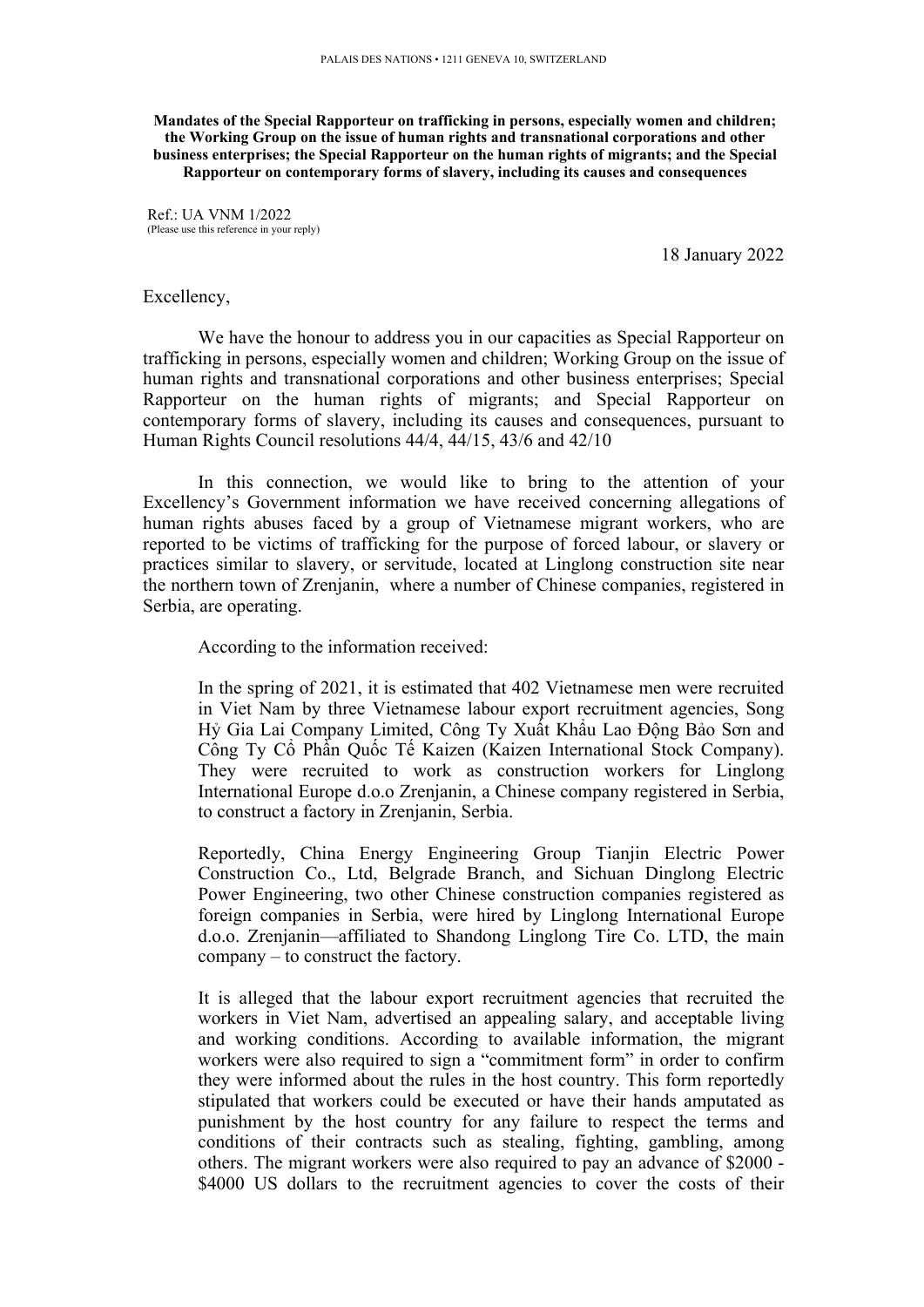transportation, visas, and accommodation. Furthermore, they were told that upon completion of their contract and their return to Viet Nam, they would be refunded their deposits, which amounted to \$700 - \$1000. Some of the workers borrowed money to make these payments, and as <sup>a</sup> consequence, they became indebted to their families, banks or other financial institutions.

It is reported that the Vietnamese workers arrived in Serbia between 9 August 2021 and 29 September 2021. Shortly after arrival in Serbia, reportedly the workers' passports were confiscated by their employers. They were told that this practice is common in relation to migrant workers. The Vietnamese recruitment agencies then cut off all contact with the workers after their departure from Viet Nam.

The migrant workers were also required to sign contracts of employment with the two companies subcontracted by Linglong International Europe d.o.o. Zrenjanin, namely China Energy Engineering Group Tianjin Electric Power Construction Co., Ltd, and Sichuan Dinglong Electric Power Engineering.

Their contract of employment is reported to have no start or end date, however stipulates <sup>a</sup> duration of 12-months. It was also stipulated that if, for whatever reason, <sup>a</sup> worker wants to return to Viet Nam before the contract expires, they would have to do so at their own expense. It is reported that most of the Vietnamese workers cannot afford <sup>a</sup> return ticket to Viet Nam and are prevented from terminating their contracts because of the debts owed.

The contract of employment stipulates that they are expected to work nine hours per day, not including lunch, for 26 days per month with <sup>a</sup> probationary period of 30 days. If an employee fails to work, they will not be paid for days that they are absent. If they are late to work, they are fined and can be denied their daily wage. Additionally, the provisions that mention compensation for changes to food, accommodation, and transportation, as well as increased rewards based on performance do not specify <sup>a</sup> defined amount of money, which creates a risk of significantly under-paying and exploiting migrant workers. Workers are also prohibited by contract from participating in union activities and their contracts of employment may be terminated if this prohibition is breached and as <sup>a</sup> consequence, the respective migrant worker would be returned to Viet Nam. In these situations, the worker would have to cover the costs of their return airfares.

The 402 migrant workers were originally living within the Zrenjanin industrial zone, near the construction site at <sup>a</sup> barracks, from the time of their arrival until mid-November 2021. From 20-25 November 2021, at least 350 migrant workers were reportedly moved to new locations under the supervision and guard of <sup>a</sup> private security firm. The remaining workers continue to reside in the Zrenjanin industrial zone. It is unclear whether the conditions in the new locations have been improved.

It is alleged that the accommodation at the Zrenjanin industrial zone does not have adequate ventilation. The cleaning facilities are reportedly located on the outside of the barracks where there are several insulated water pipes. The beds do not have mattresses, only quilts laid over the top of wooden planks. The migrant workers reportedly enclosed their beds with cloth or makeshift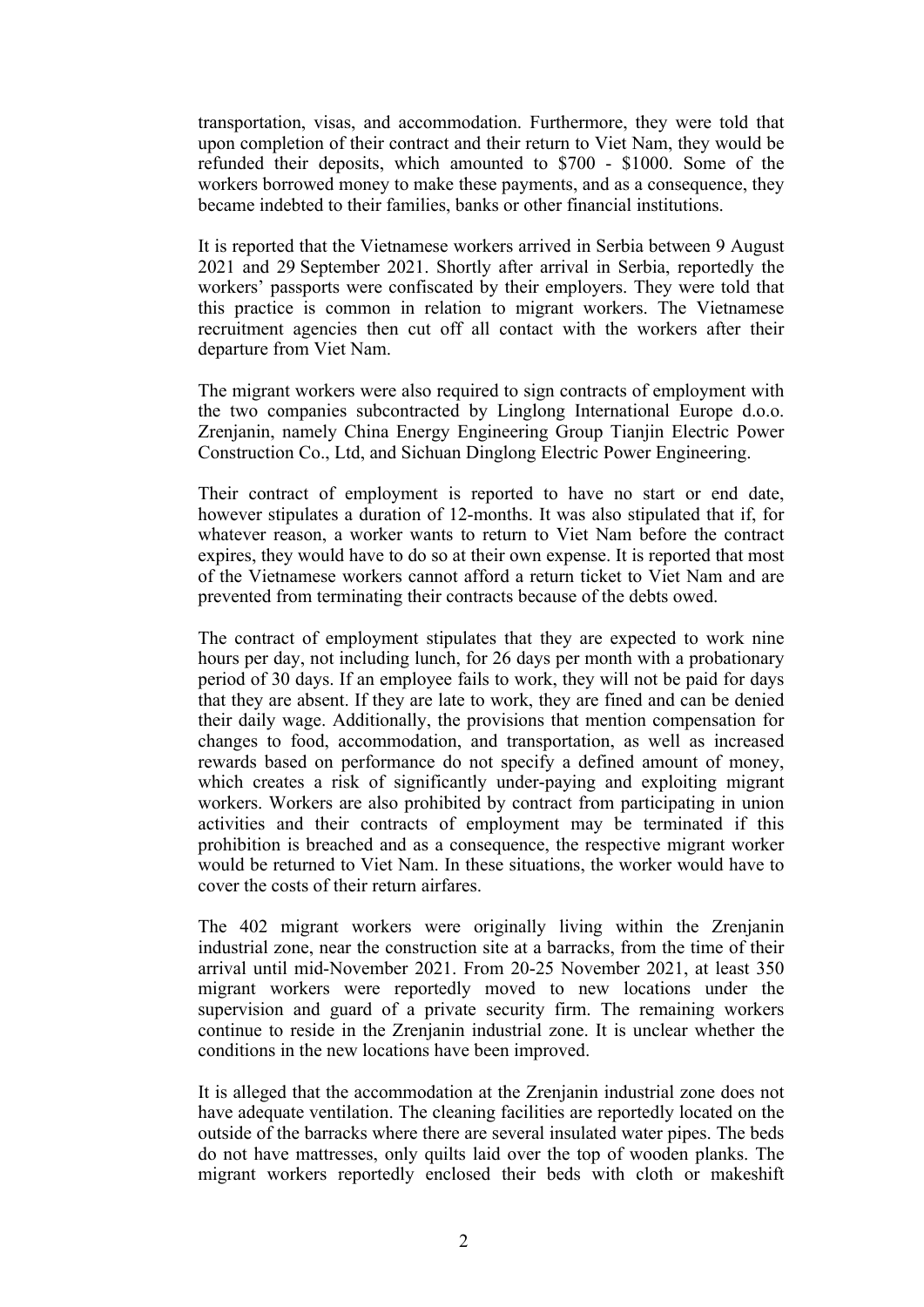curtains to keep themselves warm and they do not have, nor were provided with adequate clothes for colder weather. Reportedly, there are <sup>a</sup> few electric radiators but not enough sockets to connect them. In addition, it is reported that the electrical sockets are in poor condition and hazardous.

There are also reports of no washing machines on site and, only two bathrooms, two water heaters for over 402 workers, until the moment that 350 workers were moved to <sup>a</sup> different location. Due to the limited sanitation facilities, it has been reported that sewage and wastewater drainage installations are not performing effectively, and that hazardous waste storage is located near the migrant workers' living quarters. Concerns have also been reported in relation to the quality of drinking water. According to reports, the food allocated to workers has been insufficient and of poor quality.

It is reported that several migrant workers were presenting symptoms of COVID-19 and had to pay for the cost of testing at <sup>a</sup> private clinic, and for medication. There are not prevention measures related to COVID-19 in place, including access to masks, isolation and quarantine facilities. Concerns have also been raised as to the limited availability of health and safety equipment and protective equipment at the site.

Since conditions within the barracks and the overall construction site were reportedly substandard, migrant workers have gone on strike on several occasions— in September 2021 due to lack of food available, and in mid-November 2021, due to unpaid salaries. It is reported that the private security firm from Zrenjanin, Patrol 023 d.o.o, does not allow civil society organizations to enter into the premises to provide assistance to the migrant workers.

On 16 November 2021, an unannounced inspection was undertaken by Serbian state officials of the Labour Ministry and Internal Affairs Ministry. Unfortunately, there is not public information about the findings of the inspections available. The Ministry of Labour, Employment, Veteran, and Social Affairs mentioned in <sup>a</sup> public broadcast agency the same day of the inspection that this is one of the most controlled construction sites in the Banat region. The next day, the Minister, Ms. Kisić Tepavčević said to another broadcast agency that there were 18 inspection visits to Linglong so far.

On 18 November 2021, it is reported that officers of the Zrenjanin Police Department visited the work site and concluded that the migrant workers were living in life-threatening conditions. The Zrenjanin Police then instructed that two of the accommodation buildings should no longer be used for housing. At the same time, Government officials stated that the Vietnamese workers did have valid residence registration documentation or work permits.

It is alleged that on 19 November 2021, the passports were returned to the Vietnamese workers and they were forced by employers to sign <sup>a</sup> statement declaring that they were satisfied with their living conditions, and that they were working voluntarily. However, it has been alleged that the migrant workers felt threatened, and felt that they had no choice but to sign the statement.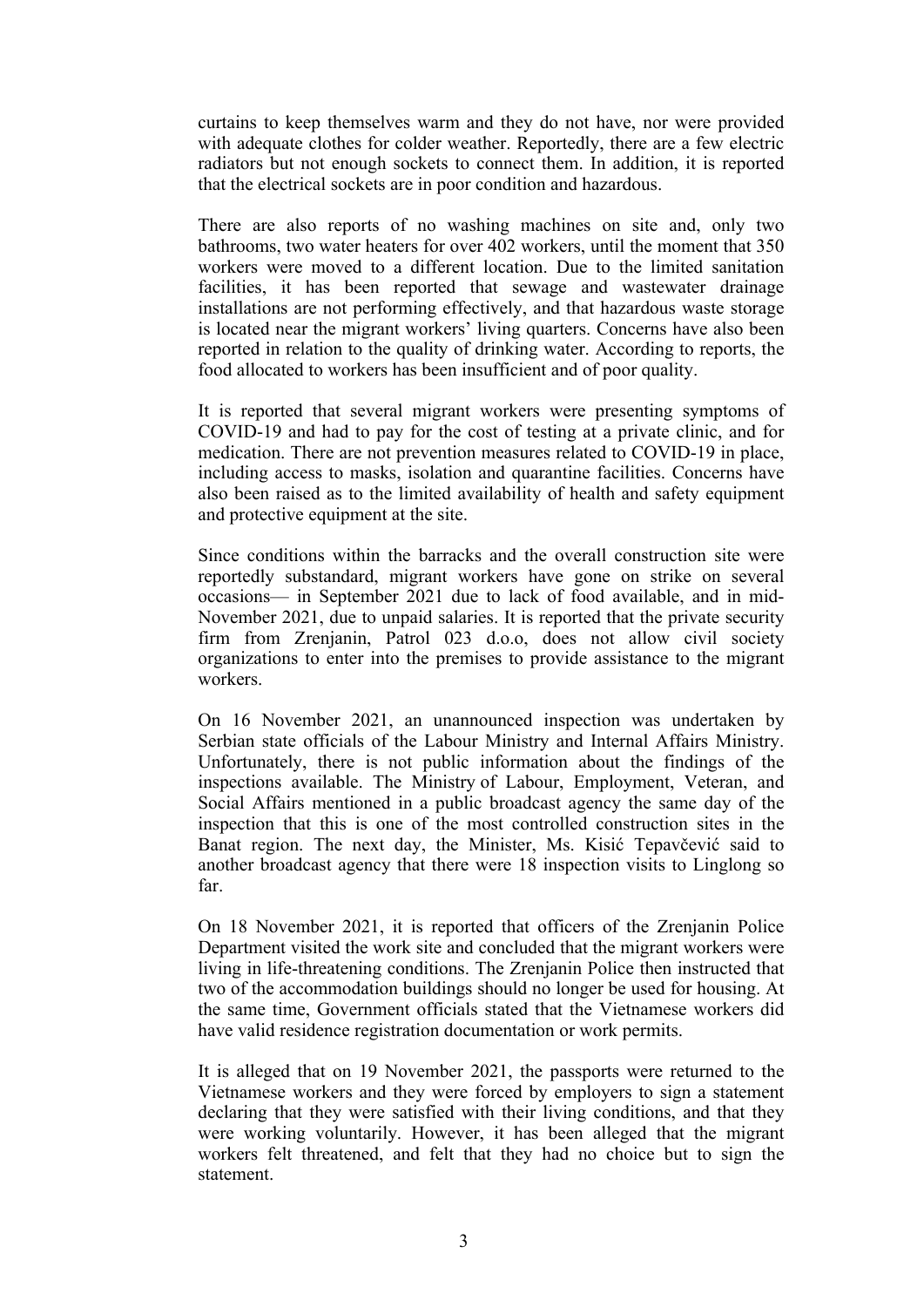It is alleged that on 26 November 2021, managers working at the construction site re-confiscated some of the passports of <sup>a</sup> number of Vietnamese workers. In addition, some have indicated that they want to return to Viet Nam but are unable to pay for <sup>a</sup> return ticket.

We are deeply concerned about the reported human rights violations allegedly committed against this group of migrant workers, in particular allegations that they were trafficked to Serbia for purposes of forced labour, servitude or slavery or practices similar to slavery. We are gravely concerned that they are allegedly forced to work and live in conditions that pose <sup>a</sup> serious risk to health and to life. We are further concerned that civil society organisations were allegedly not granted access to the sites in order to provide assistance to the workers.

We would like to remind your Excellency'<sup>s</sup> Government of the Universal Declaration of Human Rights (UDHR), adopted by the General Assembly of the United Nations on 10 December 1948, further contributes to international standards regarding the elimination of all forms of slavery. Article 4 of the UDHR states: " No one shall be held in slavery or servitude; slavery and the slave trade shall be prohibited in all their forms."

Forced or compulsory labour is defined in the International Labour Organization (ILO) Forced Labour Convention, 1930 (No. 29), ratified by Viet Nam on 5 March 2007. As per Article 2, paragraph 1, 'forced or compulsory labour shall mean all work or service which is exacted from any person under the menace of any penalty and for which the said person has not offered himself voluntarily'.

We refer to the Observation of the ILO Committee of Experts (CEACR), adopted 2020, published 109th ILC session (2021), under the Forced Labour Convention, 1930 (No. 29). Specifically concerning penal sanctions and law enforcement, CEACR requested that your Excellency'<sup>s</sup> Government, "strengthen its efforts to ensure the strict application of national legislation, so that sufficiently effective and dissuasive penalties of imprisonment are imposed and enforced against perpetrators."

We refer also to the Direct Request of the ILO Committee of Experts to your Excellency'<sup>s</sup> Government to continue to take the necessary measures to ensure the effective implementation of national legislation, in accordance with Article 25 of the Forced Labour Convention, 1930 (No. 29).

We would like to draw your Excellency's Government's attention to the obligations set out in the Protocol to Prevent, Suppress and Punish Trafficking in Persons, Especially Women and Children (the Palermo Protocol), supplementing the United Nations Convention against Transnational Organized Crime, which your Excellency'<sup>s</sup> Government ratified in 2012, in particular articles 6 and 9, which set out the obligations on State Parties to preven<sup>t</sup> trafficking in persons for purposes of forced labour, servitude or slavery or practices similar to slavery, and to assist and protect victims of trafficking.

We would also like to refer to Articles 2 and 8 of the International Covenant on Civil and Political Rights, Article 7 of the International Covenant on Economic, Social, and Cultural Rights, and the International Convention on the Elimination of All Forms of Racial Discrimination all acceded by your Excellency'<sup>s</sup> Government in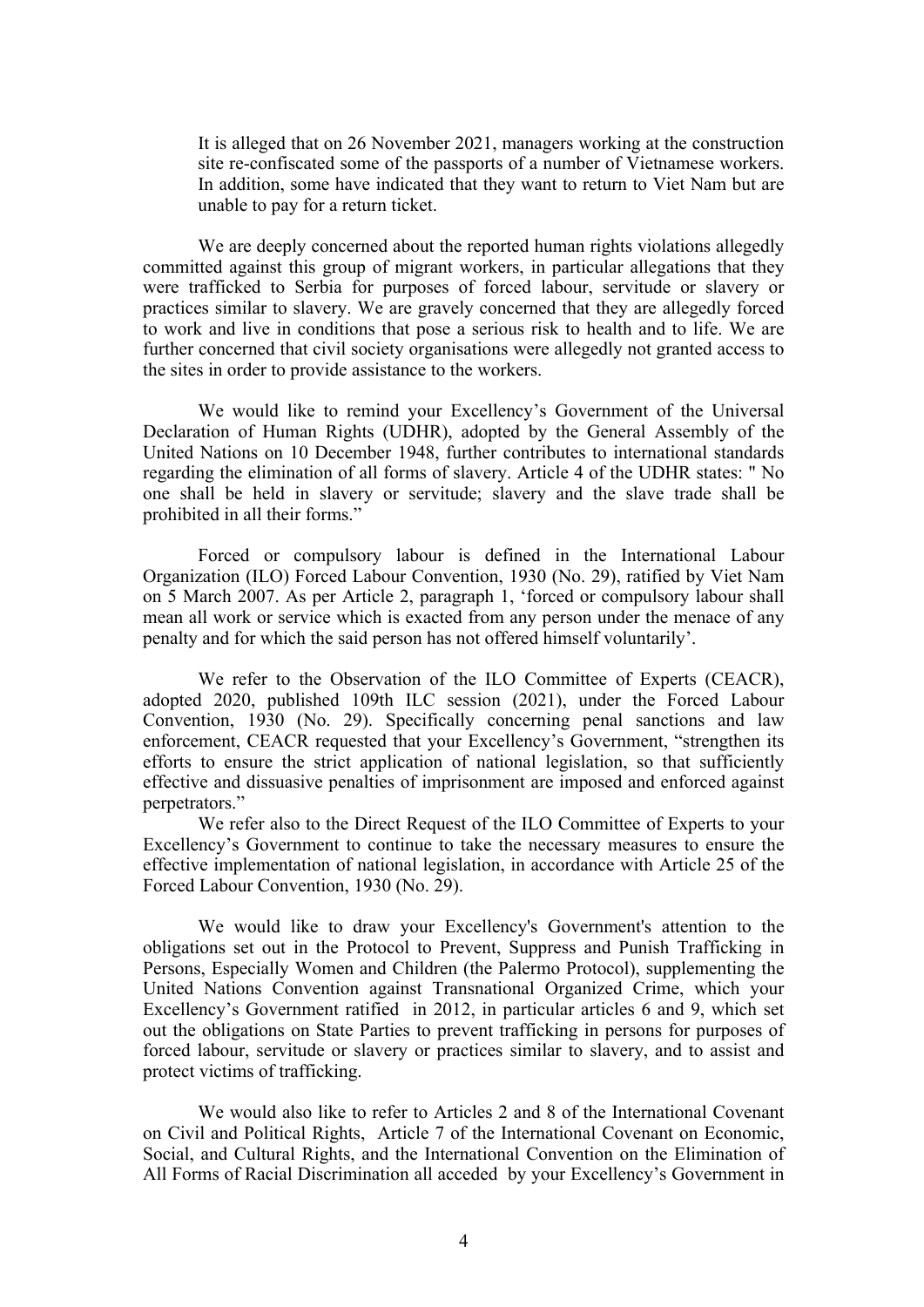1982.

We remind your Excellency'<sup>s</sup> Government of the Concluding Observations of the UN Human Rights Committee (2019), (CCPR/C/VNM/CO/3), specifically the recommendations stated in paragraph 40:

"The State party should:

- (a) Intensify efforts to prevent, suppress and punish trafficking in persons;
- (b) Provide victims with effective protection, assistance and remedies;
- (c) Ensure access to social services and the availability of <sup>a</sup> sufficient number of adequately funded shelters for victims, including for men and children;
- (d) Continue its raising-awareness efforts to eradicate the stigmatization of victims of trafficking. "

We remind Your Excellency'<sup>s</sup> Government of the obligations arising under the ASEAN Convention Against Trafficking in Persons, Especially Women and Children (ACTIP), ratified on 5 January 2017, and specifically: Article 11 (Prevention of Trafficking in Persons); Article 14 (Protection of Victims of Trafficking in Persons); Article 15 (Repatriation and Return of Victims of Trafficking); and Article 16 ( Law Enforcement and Prosecution).

According to the OHCHR Recommended Principles and Guidelines on Human Rights and Human Trafficking, States have an international obligation not only to identify traffickers but also to identify victims of trafficking. It is highlighted that <sup>a</sup> failure to identify <sup>a</sup> trafficked person correctly is likely to result in <sup>a</sup> further denial of that person'<sup>s</sup> rights. (Guideline 2). We remind your Excelleny'<sup>s</sup> Government of Principle 2 of the OHCHR Recommended Principles and Guidelines on Human Rights: "States have <sup>a</sup> responsibility under international law to act with due diligence to preven<sup>t</sup> trafficking, to investigate and prosecute traffickers and to assist and protect trafficked persons." We also would like to refer to Principle 13 of the Recommended Principles and Guidelines, specifically that: "States shall effectively investigate, prosecute and adjudicate trafficking, including its componen<sup>t</sup> acts and related conduct, whether committed by governmental or by non-State actors."

We would also like to bring to your attention the Report by the Special Rapporteur on trafficking in persons, especially women and children to the Human Rights Council in 2019, A/HRC/41/46, on innovative and transformative models of social inclusion of survivors of trafficking in persons into societies.

We would like to recall the 2018 UN Principles and Guidelines on the human rights protection of migrants in vulnerable situations, particularly, we would like to draw your attention to Principle 3 on access to justice, and Principle 7 on the protection from violence and exploitation.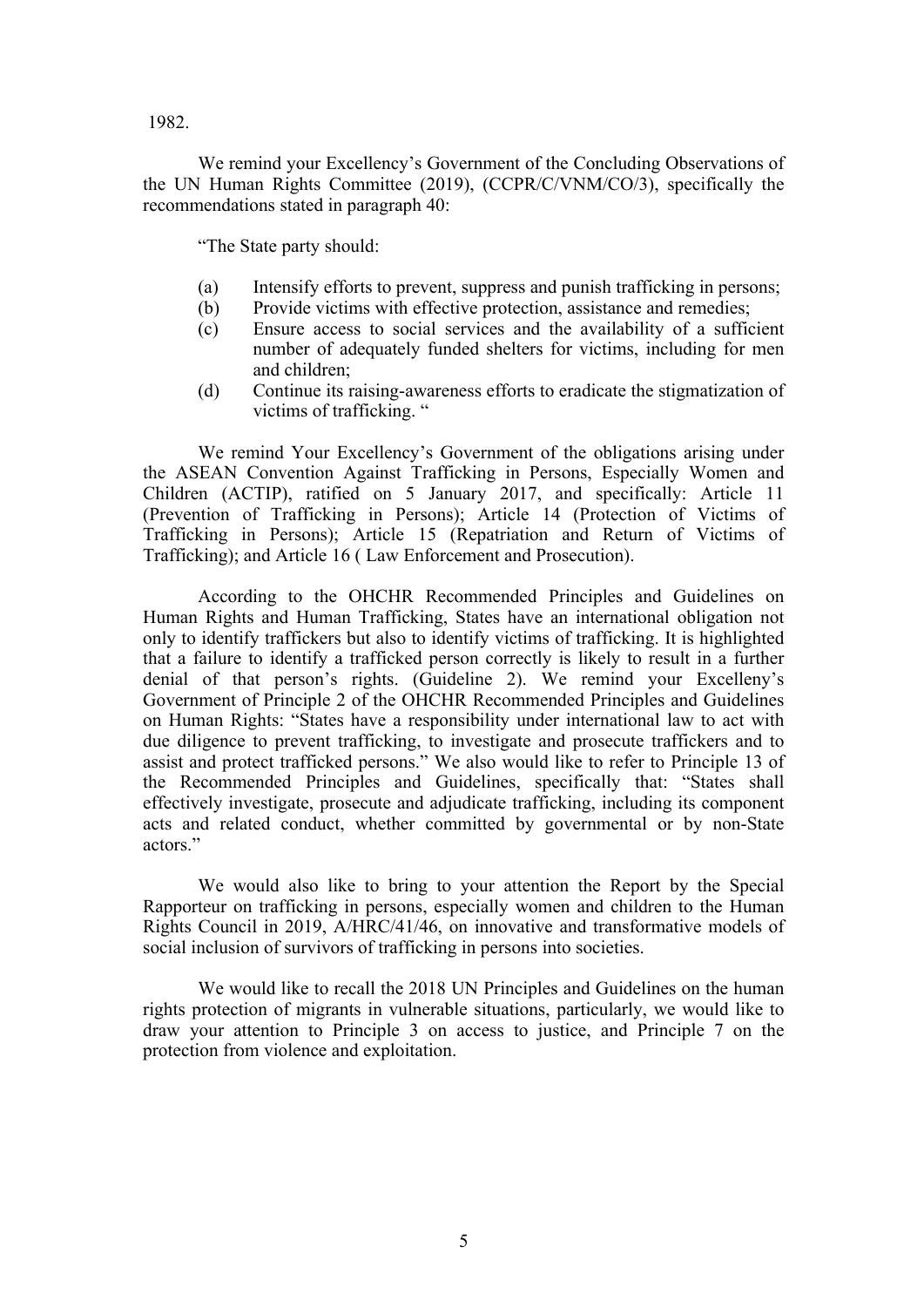We highlight the ILO General principles and Operational Guidelines for Fair Recruitment (ILO: 2019). Specifically we remind your Excellency'<sup>s</sup> Government of Principles 6 and 7, which state:

"6. Recruitment across international borders should respec<sup>t</sup> the applicable national laws, regulations, employment contracts and applicable collective agreements of countries of origin, transit and destination, and internationally recognized human rights, including the fundamental principles and rights at work, and relevant international labour standards. These laws and standards should be effectively implemented.

7. No recruitment fees or related costs should be charged to, or otherwise borne by, workers or jobseekers."

We also wish to recall that Viet Nam is <sup>a</sup> "Pathfinder country" under Alliance 8.7 and in that context, the State has committed to taking accelerated action in implementing SDG target 8.7, which implies that States, "take immediate and effective measures to eradicate forced labour, end modern slavery and human trafficking (…)".

The obligation to protect, respect, and fulfill human rights, recognized under treaty and customary law entails <sup>a</sup> duty on the par<sup>t</sup> of the State not only to refrain from violating human rights, but to exercise due diligence to preven<sup>t</sup> and protect individuals from abuse committed by non-State actors (see for example Human Rights Committee, General Comment no. 31 para. 8). We also remind your Excellency'<sup>s</sup> Government of the Report of the Special Rapporteur on Trafficking in Persons, especially women and children, on Due Diligence and Trafficking in Persons (A/70/260), which states: "The exercise of due diligence in anti-trafficking is critical to achieving <sup>a</sup> comprehensive and integrated approach to ensuring the human rights of trafficked persons and persons at risk of being trafficked." (para. 8) Further, the Report recognises that: "The due diligence principle is <sup>a</sup> well-established componen<sup>t</sup> of <sup>a</sup> State'<sup>s</sup> obligations under general international law and specific human rights covenants to address acts by private actors by preventing and protecting victims against such abuses, punishing the perpetrators and ensuring remedies for victims. As it is non-State actors who most often perpetrate trafficking, the application of States' due diligence obligations concerning non-State actors is particularly critical to ensure the rights of trafficked persons." (para.7)

We would like to also highlight the UN Guiding Principles on Business and Human Rights (A/HRC/17/31), which were unanimously endorsed by the Human Rights Council in June 2011, and which are relevant to the impact of business activities on human rights. These Guiding Principles are grounded in recognition of:

- a. "States' existing obligations to respect, protect and fulfil human rights and fundamental freedoms;
- b. The role of business enterprises as specialized organs of society performing specialized functions, required to comply with all applicable laws and to respec<sup>t</sup> human rights;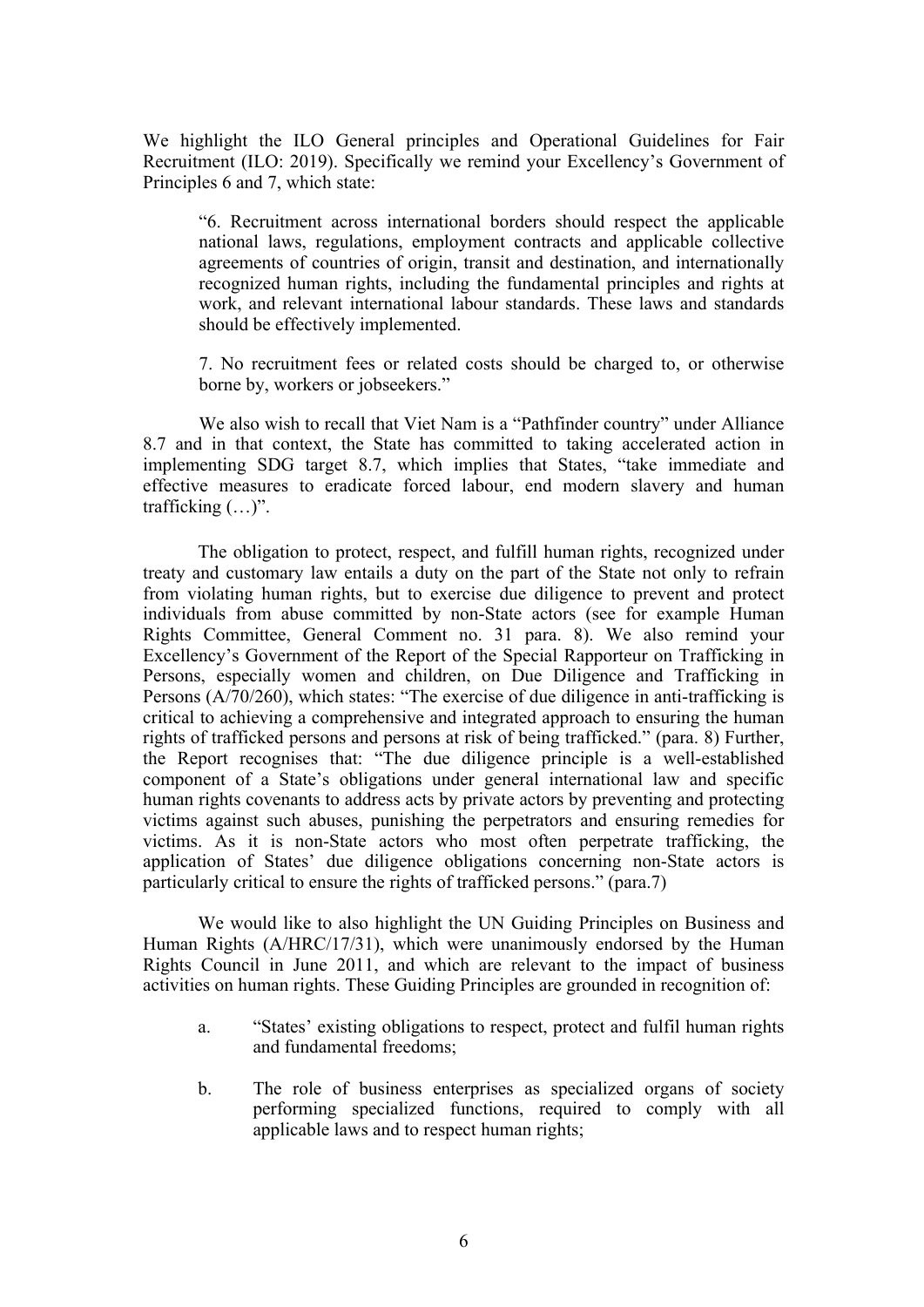c. The need for rights and obligations to be matched to appropriate and effective remedies when breached."

According to the Guiding Principles, States have <sup>a</sup> duty to protect against human rights abuses within their territory and/or jurisdiction by third parties, including business enterprises.

The obligation to protect, respect, and fulfill human rights, recognized under treaty and customary law entails <sup>a</sup> duty on the par<sup>t</sup> of the State not only to refrain from violating human rights, but to exercise due diligence to preven<sup>t</sup> and protect individuals from abuse committed by non-State actors (see for example Human Rights Committee, General Comment no. 31 para. 8).

It is <sup>a</sup> recognized principle that States must protect against human rights abuse by business enterprises within their territory. As par<sup>t</sup> of their duty to protect against business-related human rights abuse, States are required to take appropriate steps to "prevent, investigate, punish and redress such abuse through effective policies, legislation, regulations and adjudication" (Guiding Principle 1). This requires States to "state clearly that all companies domiciled within their territory and/or jurisdiction are expected to respec<sup>t</sup> human rights in all their activities" (Guiding Principle 2). In addition, States should "enforce laws that are aimed at, or have the effect of, requiring business enterprises to respec<sup>t</sup> human rights…" (Guiding Principle 3). The Guiding Principles also require States to ensure that victims have access to effective remedy in instances where adverse human rights impacts linked to business activities occur.

Moreover, Principle 26 stipulates that "States should take appropriate steps to ensure the effectiveness of domestic judicial mechanisms when addressing businessrelated human rights abuses, including considering ways to reduce legal, practical and other relevant barriers that could lead to <sup>a</sup> denial of access to remedy."

We would also like to recall objective 6 of the Global Compact for Safe, Orderly and Regular Migration to facilitate fair and ethical recruitment and safeguard conditions that ensure decent work, under which Member States committed to review existing recruitment mechanisms to guarantee that they are fair and ethical, and to protect all migrant workers against all forms of exploitation and abuse in order to guarantee decent work and maximize the socioeconomic contributions of migrants in both their countries of origin and destination (A/RES/73/195).

In view of the urgency of the matter, we would appreciate <sup>a</sup> response on the initial steps taken by your Excellency'<sup>s</sup> Government to safeguard the rights of the above-mentioned persons in compliance with international law. We also urge the Government to cooperate with the competent authorities from Serbia to ensure that the victims are provided with protection measures, such as access to adequate health, psychosocial care and legal assistance, and that return and repatriation of victims shall be facilitated, ensuring compliance with the State'<sup>s</sup> obligation of nonrefoulement, including risks of trafficking and re-trafficking on return.

The full texts of the human rights instruments and standards recalled above are available on [www.ohchr.org](http://www.ohchr.org) or can be provided upon request.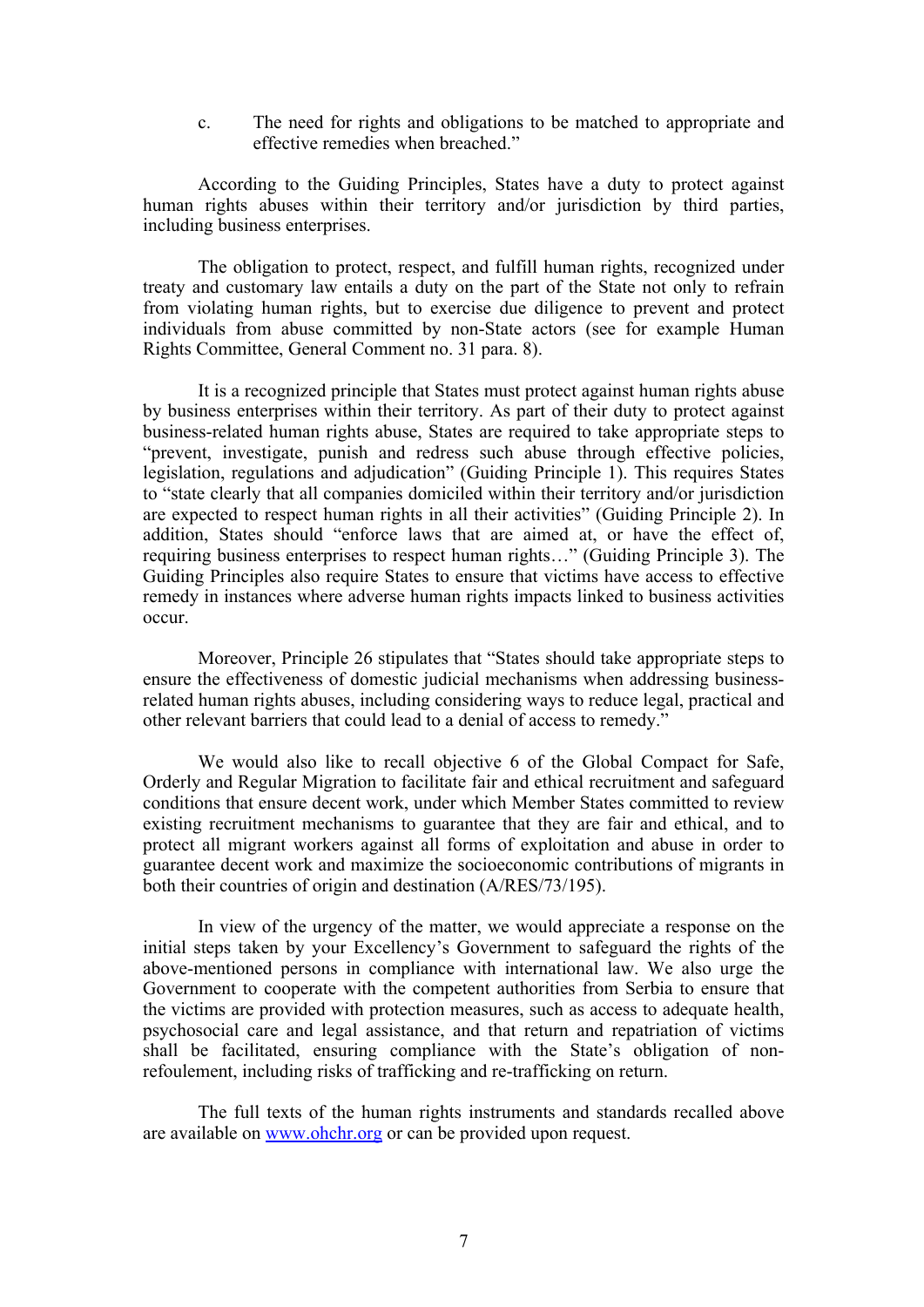In view of the urgency of the matter, we would appreciate <sup>a</sup> response on the initial steps taken by your Excellency'<sup>s</sup> Government to safeguard the rights of the above-mentioned person(s) in compliance with international instruments.

As it is our responsibility, under the mandates provided to us by the Human Rights Council, to seek to clarify all cases brought to our attention, we would be grateful for your observations on the following matters:

- 1. Please provide any additional information and/or comment(s) you may have on the above-mentioned allegations.
- 2. Please provide details, and where available the results, of any investigations, and other inquiries carried out in relation to the allegations.
- 3. Please indicate if any of the recruitment agencies have been sanctioned for their role in the trafficking and exploitation of Vietnameses workers, if so, please specify what sanctions have been applied, and to how many recruitment agencies.
- 4. Please provide information on any steps that your Excellency'<sup>s</sup> Government has taken, or is considering to take, including policies, legislation and regulations to protect migrant workers against human rights abuses by business enterprises within its territory and/or jurisdiction, and to ensure that business enterprises conduct effective human rights due diligence to identify, prevent, mitigate and account for how they address their impacts on human rights throughout their operations, as set forth by the UN Guiding Principles on Business and human Rights.
- 5. Please specify what measures your Excellency'<sup>s</sup> Government has adopted or intends to adopt to regulate public and private recruitment agencies in order to preven<sup>t</sup> abuses.
- 6. Please provide information on measures adopted, or intended to be adopted, to strengthen international cooperation with the Serbian law enforcement bodies in cross-border trafficking cases, to ensure effective investigations and prosecutions.
- 7. Please provide information on any steps taken by the Government of your Excellency to ensure that the affected workers have access to effective, adequate and timely remedies for business related human rights abuses.
- 8. Please indicate and elaborate on any further efforts to facilitate access to long term social protection for victims of trafficking for forced labour, slavery or practices similar to slavery or servitude, regardless of the victims' participation in the criminal proceedings.
- 9. Please elaborate on measures taken to ensure the application of the non-punishment principle for victims of trafficking in persons for any unlawful activity carried out by <sup>a</sup> trafficked person as <sup>a</sup> direct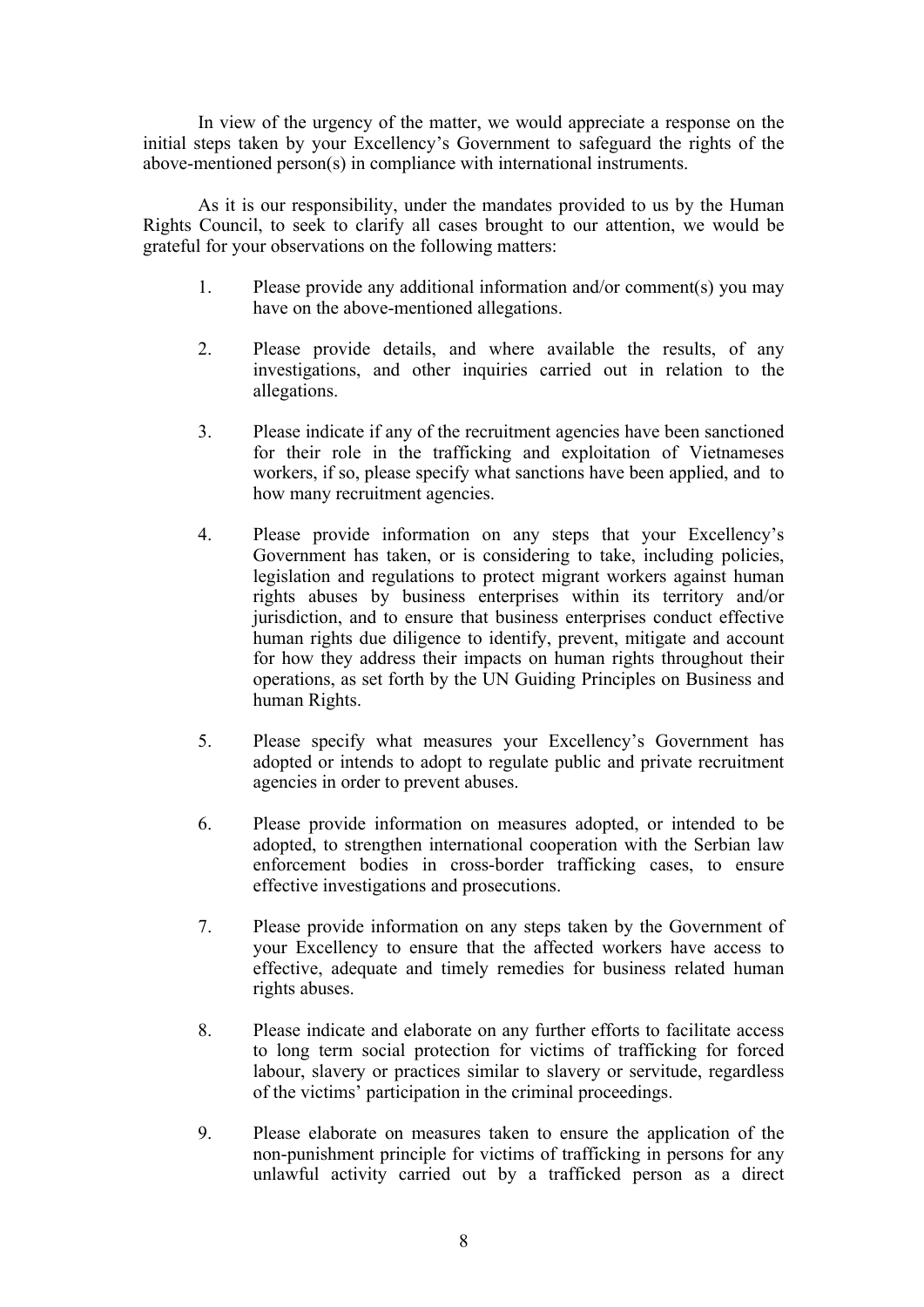consequence of their trafficking situation.

- 10. Please elaborate on the measures being taken to ensure effective access to assistance and protection to the victims that have returned (if applicable), including legal assistance, medical and psychosocial care and adequate shelters, and protection against re-victimisation
- 11. Please provide information on the measures taken to ensure effective access to compensation and legal remedies for victims of the alleged human rights violations.
- 12. Please provide information on what measures are being taken to ensure effective prevention of trafficking in persons for forced labour, servitude, slavery or practices similar to slavery, including in cooperation with non-governmental organisations and trade unions.
- 13. Please specify what measures are being taken by consular and Embassy officials in Romania to strengthen protection of Vietnamese migrant workers, and to preven<sup>t</sup> trafficking in persons for forced labour, servitude and slavery or practices similar to slavery.

While awaiting <sup>a</sup> reply, we urge that all necessary interim measures be taken to halt the alleged violations and preven<sup>t</sup> their re-occurrence and in the event that the investigations suppor<sup>t</sup> or sugges<sup>t</sup> the allegations to be correct, to ensure the accountability of any person responsible of the alleged violations.

We may publicly express our concerns in the near future as, in our view, the information upon which the press release will be based is sufficiently reliable to indicate <sup>a</sup> matter warranting immediate attention. We also believe that the wider public should be alerted to the potential implications of the above-mentioned allegations. The press release will indicate that we have been in contact with your Excellency'<sup>s</sup> Government'<sup>s</sup> to clarify the issue/s in question.

This communication and any response received from your Excellency'<sup>s</sup> Government will be made public via the communications reporting [website](https://spcommreports.ohchr.org/) within 60 days. They will also subsequently be made available in the usual repor<sup>t</sup> to be presented to the Human Rights Council.

Please note that letters expressing similar concerns relating to the alleged violations of the rights of Vietnamese migrant workers are also sent to the Governments of Serbia and China, as well as to the companies potentially involved in the abovementioned allegations.

Please accept, Excellency, the assurances of our highest consideration.

Siobhán Mullally Special Rapporteur on trafficking in persons, especially women and children

## Fernanda Hopenhaym

Working Group on the issue of human rights and transnational corporations and other business enterprises